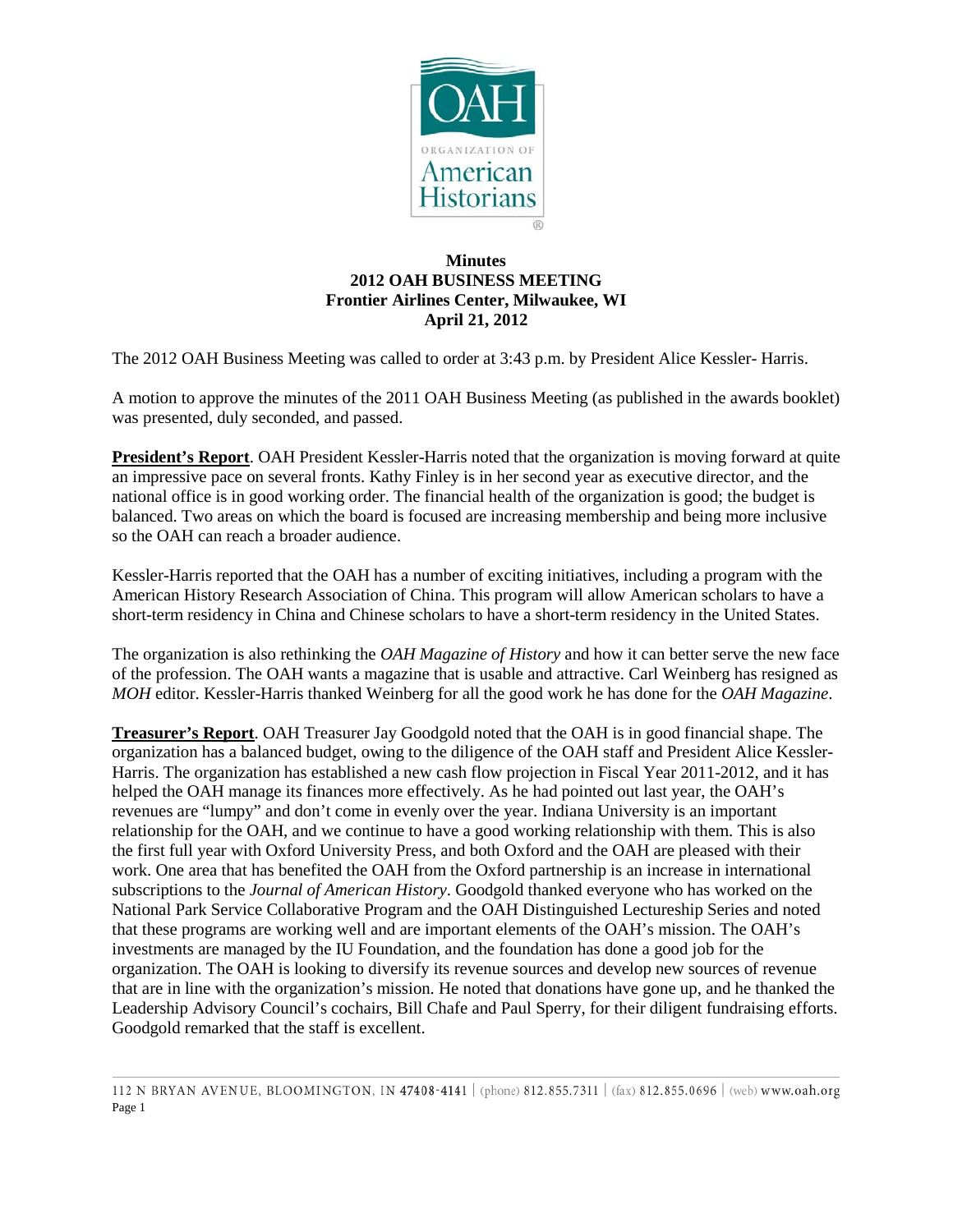**Executive Director Report**. Executive Director Katherine Finley thanked everyone including the staff, conference attendees, sponsors, exhibitors, and members who made this a good year. She noted that over the past year, there have been a number of successes and a few challenges at the organization. During the past year, the OAH has converted its database to an online one to improve membership service. Financially, the organization is in good shape. The OAH finished the year with a \$134,767 surplus. The auditors issued a "clean" audit opinion and were pleased with the OAH's reporting procedures. For the third year in a row, the OAH is expecting a surplus for the 2011-2012 fiscal year.

Finley reported that the OAH's election in the winter resulted in the following slate of candidates (to take their seats on the OAH Executive Board after the Annual Meeting):

OAH President, Albert M. Camarillo, Stanford University OAH President-Elect, Alan M. Kraut, American University OAH Vice President, Patricia Nelson Limerick, University of Colorado

OAH Executive Board Members: David W. Blight, Yale University Lori D. Ginzberg, Penn State University Amy J. Kinsel, Shoreline Community College

OAH Nominating Board: Billie Jean Clemens, Swain County (NC) High School Kevin Gaines, University of Michigan Stephanie McCurry, University of Pennsylvania

The total ballots cast this year was 1,755 (23.6 percent of current members), which is the highest level of OAH member election participation during the ten years we have kept records.

The areas of focus for this past year have been membership, communications, jobs and careers, advocacy, and developing other revenue sources. In terms of membership, the OAH has streamlined the dues billing process to concentrate on marketing to members and improving membership services. The OAH has developed a number of joint memberships with other organizations and is developing marketing plans to target prospective members. Finley noted that the organization is working hard to develop plans to attract young and emerging scholars to the changing history profession. The current membership is at 7,500.

Communications is another area of focus for the OAH. The OAH is concentrating its efforts on getting the word out about all the good work that it does for the history profession. The OAH has done this by developing a monthly e-newsletter, resuming a quarterly print newsletter (which won an award from the Indiana Society of Association Executives for the best newsletter), regularly posting on the Web site; improving the OAH's visibility in various forms of social media; and publishing the OAH's first annual report (online).

Recognizing the changing landscape of the history profession, the OAH also is focusing on jobs and careers. The OAH has a career center on the Web site and is developing a career tool kit that should debut this fall. It also advocates for the profession through the National Humanities Alliance and the National History Coalition.

The OAH also is working hard to develop other revenue sources. Efforts have included ramping up the annual fund and establishing a planned giving program. Recently, the OAH received a \$50,000 bequest from the estate of Horace Samuel and Marion Merrill. The bequest will be used to establish five, \$500 travel stipends for graduate students to the annual meeting. The OAH also continues to enhance and bolster the National Park Service program and the Distinguished Lectureship Series. The latter also won

112 N BRYAN AVENUE, BLOOMINGTON, IN 47408-4141 | (phone) 812.855.7311 | (fax) 812.855.0696 | (web) www.oah.org Page 2